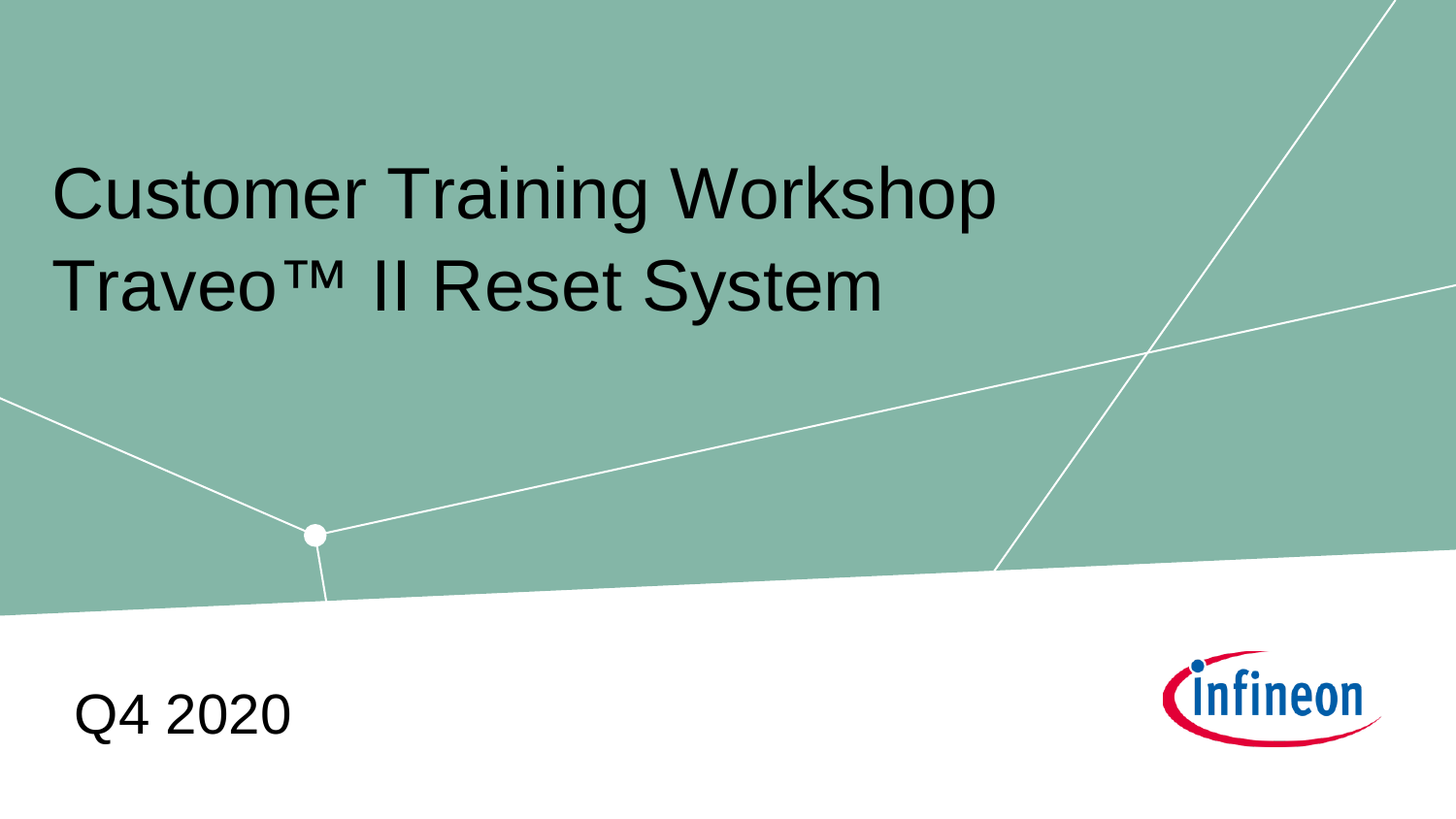

#### $\rightarrow$  Target product list for this training material

| <b>Family Category</b>                                  | <b>Series</b> | <b>Code Flash Memory Size</b> |  |  |
|---------------------------------------------------------|---------------|-------------------------------|--|--|
| Traveo <sup>™</sup> Il Automotive Body Controller Entry | CYT2B6        | Up to 576 KB                  |  |  |
| <b>Traveo II Automotive Body Controller Entry</b>       | CYT2B7        | Up to 1088 KB                 |  |  |
| <b>Traveo II Automotive Body Controller Entry</b>       | CYT2B9        | Up to 2112 KB                 |  |  |
| <b>Traveo II Automotive Body Controller Entry</b>       | CYT2BL        | Up to 4160 KB                 |  |  |
| Traveo II Automotive Body Controller High               | CYT3BB/CYT4BB | Up to 4160 KB                 |  |  |
| Traveo II Automotive Body Controller High               | CYT4BF        | Up to 8384 KB                 |  |  |
| <b>Traveo II Automotive Cluster</b>                     | CYT3DL        | Up to 4160 KB                 |  |  |
| <b>Traveo II Automotive Cluster</b>                     | CYT4DN        | Up to 6336 KB                 |  |  |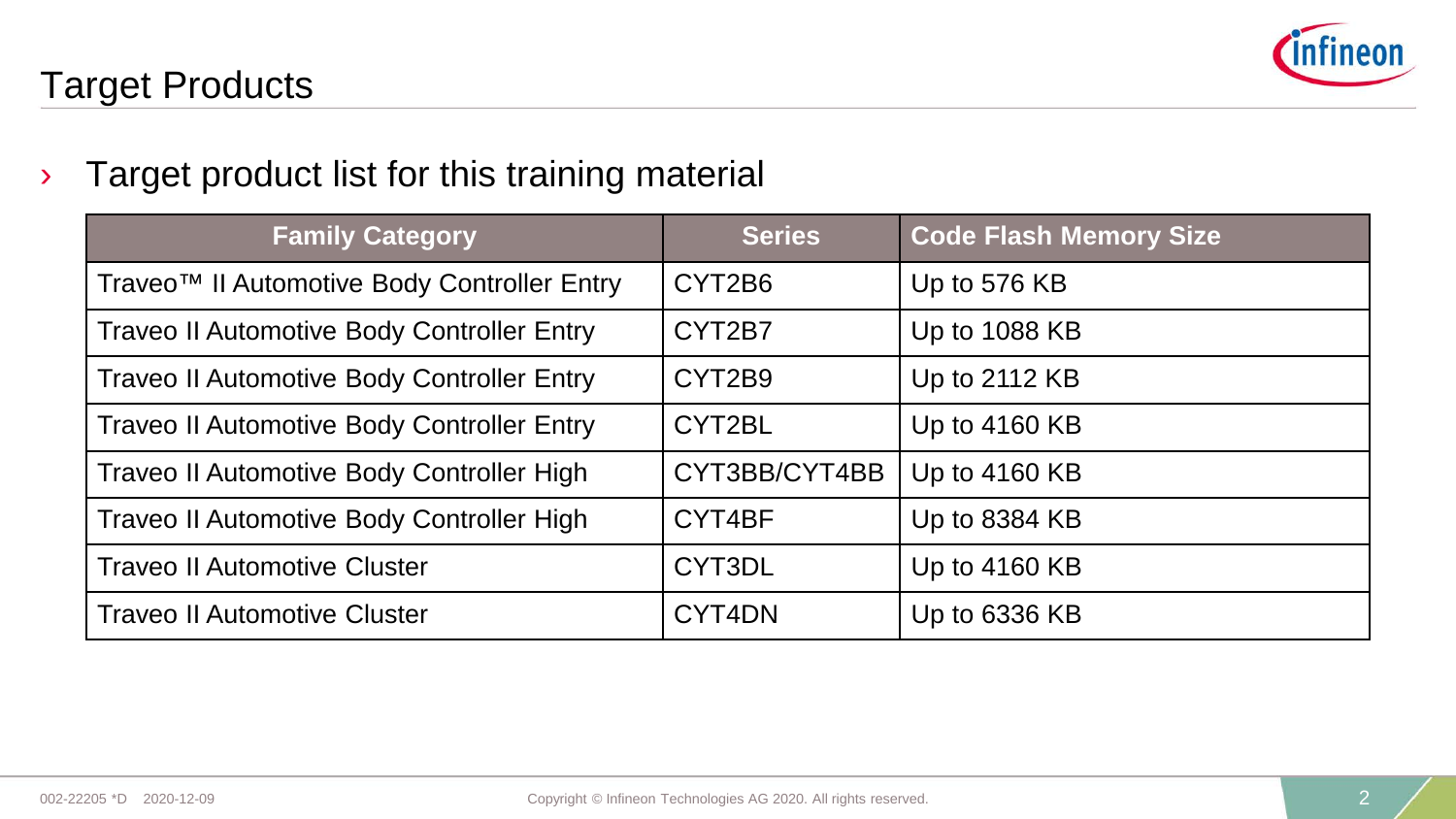

# Introduction to Traveo II Body Controller Entry

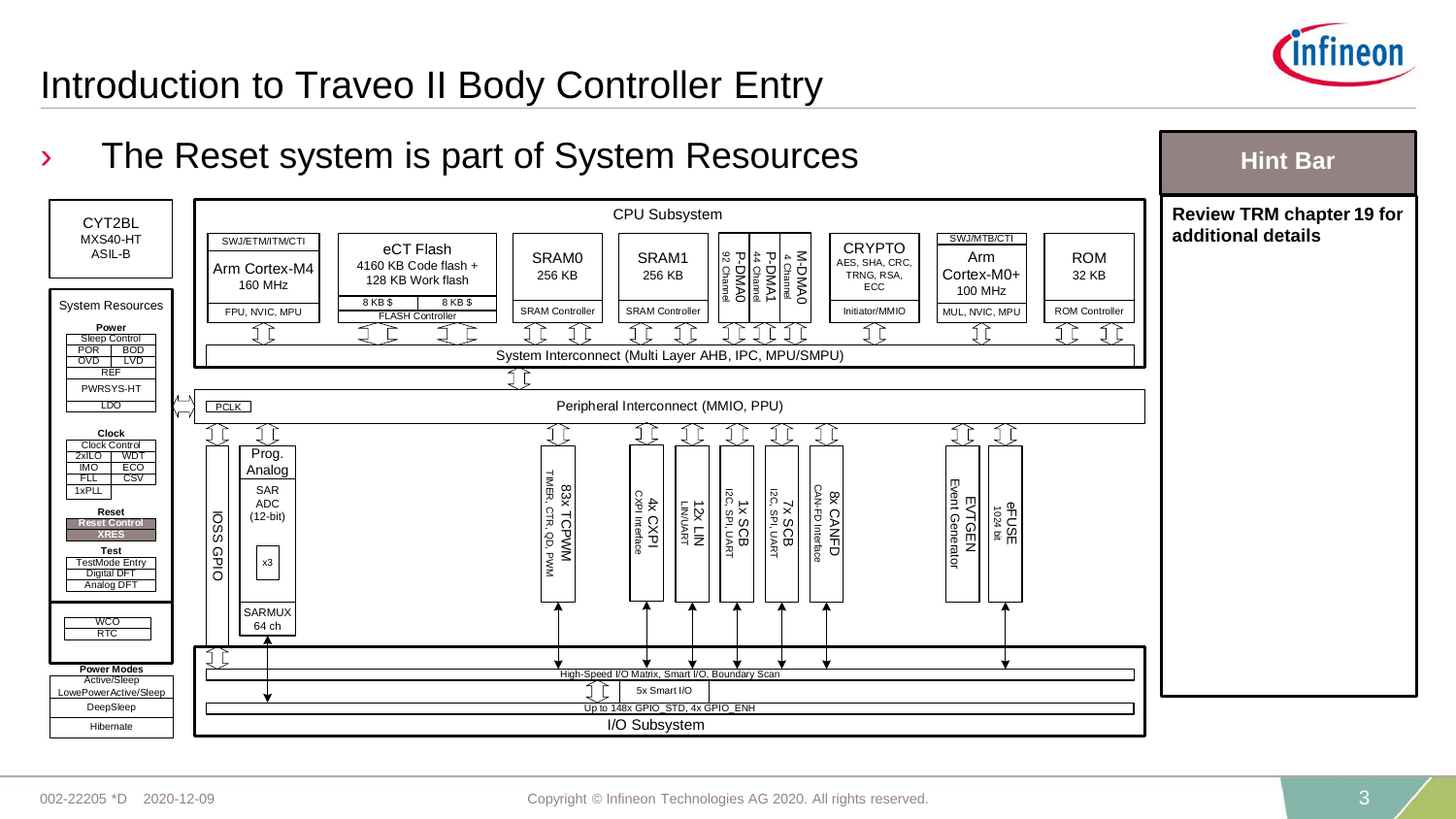

# Introduction to Traveo II Body Controller High

#### The Reset system is part of System Resources



**Hint Bar**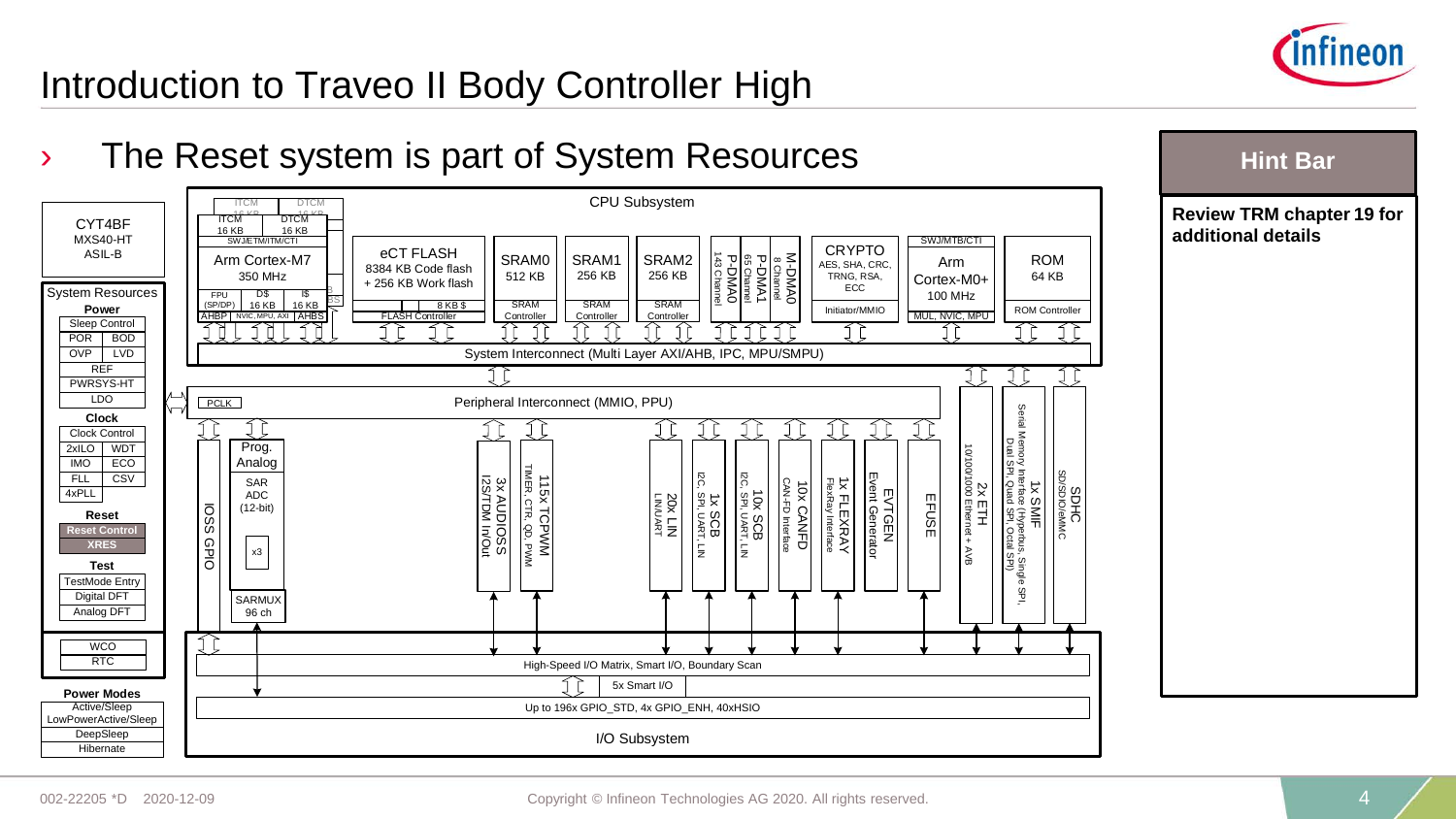

# Introduction to Traveo II Cluster

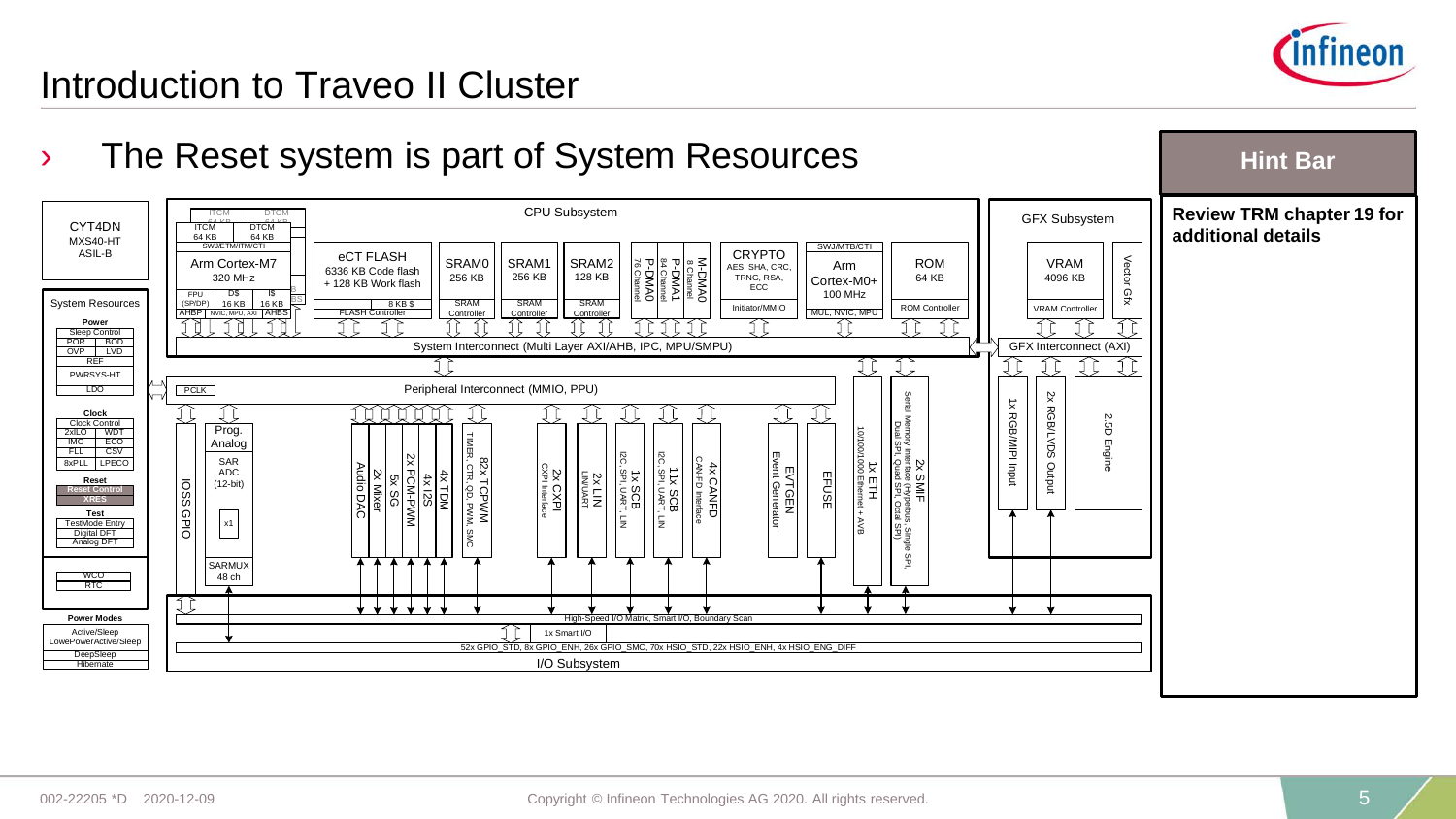

## Reset System Overview

- Traveo II supports several types of resets that guarantee error-free operation during power-up and allow the device to reset based on user-supplied external hardware or internal software reset signals
- Resets are asserted (triggered) asynchronously and deasserted (released) synchronously on a positive edge of the related clock
- › Reset sources:
	- POR1, BOD2, OVD3, OCD4
	- External reset (XRES L)
	- WDT5, MCWDT6
	- Hibernate wakeup reset
	- Internal system reset
	- Fault
	- CSV7

1 Power-on reset Brownout detection Overvoltage protection <sup>4</sup> Overcurrent protection <sup>7</sup> Clock supervision Watchdog timer Multi-counter watchdog timer



**Review the Power Supply and Monitoring training section for additional POR, BOD, OVD, and OCD details**

**Review the Watchdog Timer training section for additional WDT and MCWDT details**

**Review the Device Power Mode training section for additional Hibernate details**

**Review the Fault Subsystem training section for additional Fault details**

**Review the Clock System training section for additional CSV details**

**.**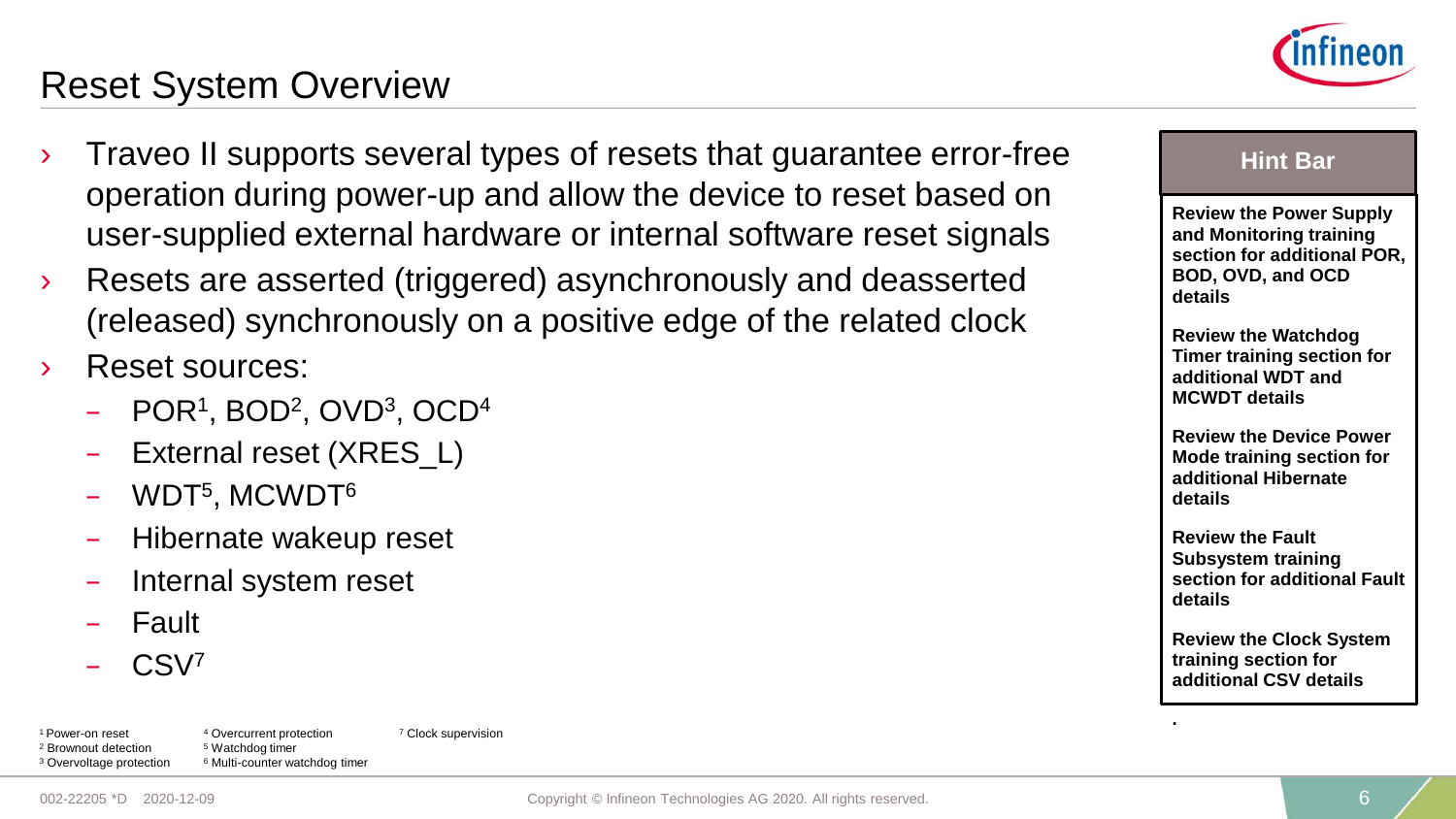

| <b>Reset Source</b>                         | <b>Description</b>                                                                                                                                   | <b>Hint Bar</b>                                                                                 |  |  |
|---------------------------------------------|------------------------------------------------------------------------------------------------------------------------------------------------------|-------------------------------------------------------------------------------------------------|--|--|
| <b>POR</b>                                  | POR holds the device in reset until the supply voltage VDDD reaches a sufficient level to initialize<br>the startup circuits                         | <b>Review the Power Supply</b><br>and Monitoring training<br>section for additional POR,        |  |  |
| <b>BOD</b>                                  | BOD generates a reset if VDDD or VDDA or VCCD fall below their voltage threshold                                                                     |                                                                                                 |  |  |
| <b>OVD</b>                                  | OVD generates a reset if VDDD or VDDA or VCCD rise above their voltage threshold                                                                     | BOD, OVD, and OCD<br>details                                                                    |  |  |
| <b>OCD</b>                                  | OCD generates a reset if the load current of a regulator is over the regulator limit                                                                 | <b>Review the Watchdog</b>                                                                      |  |  |
| XRES_L                                      | XRES_L is a reset triggered by an external reset pin                                                                                                 | Timer training section for                                                                      |  |  |
| <b>WDT</b>                                  | WDT reset causes a reset if WDT is not serviced by the software within a specified time limit or it is<br>serviced too early in window mode          | additional WDT and<br><b>MCWDT</b> details                                                      |  |  |
| Hibernate Wakeup Reset                      | Hibernate wakeup reset occurs when a wakeup source triggers an exit from Hibernate mode                                                              | <b>Review the Device Power</b><br>Mode training section for<br>additional Hibernate<br>details  |  |  |
| <b>MCWDT</b>                                | MCWDT reset causes a reset if MCWDTs are not serviced by the software within a specified time<br>limit or they are serviced too early in window mode |                                                                                                 |  |  |
| Internal system reset<br>(Software reset)   | The internal system reset is a mechanism that allows software running on any of the CPUs or a<br>connected<br>debugger to request a system reset     | <b>Review the Fault</b><br><b>Subsystem training</b><br>section for additional Fault<br>details |  |  |
| <b>Fault Detection Reset</b>                | Fault detection reset is generated if certain faults occur                                                                                           |                                                                                                 |  |  |
| CSV                                         | CSV initiates a reset when a monitored clock stops or is outside the configured relationship to a<br>reference clock                                 | <b>Review the Clock System</b><br>training section for<br>additional CSV details                |  |  |
| <b>Test Controller or</b><br>Debugger Reset | Test controller or debugger asserted reset only resets the debug domain                                                                              |                                                                                                 |  |  |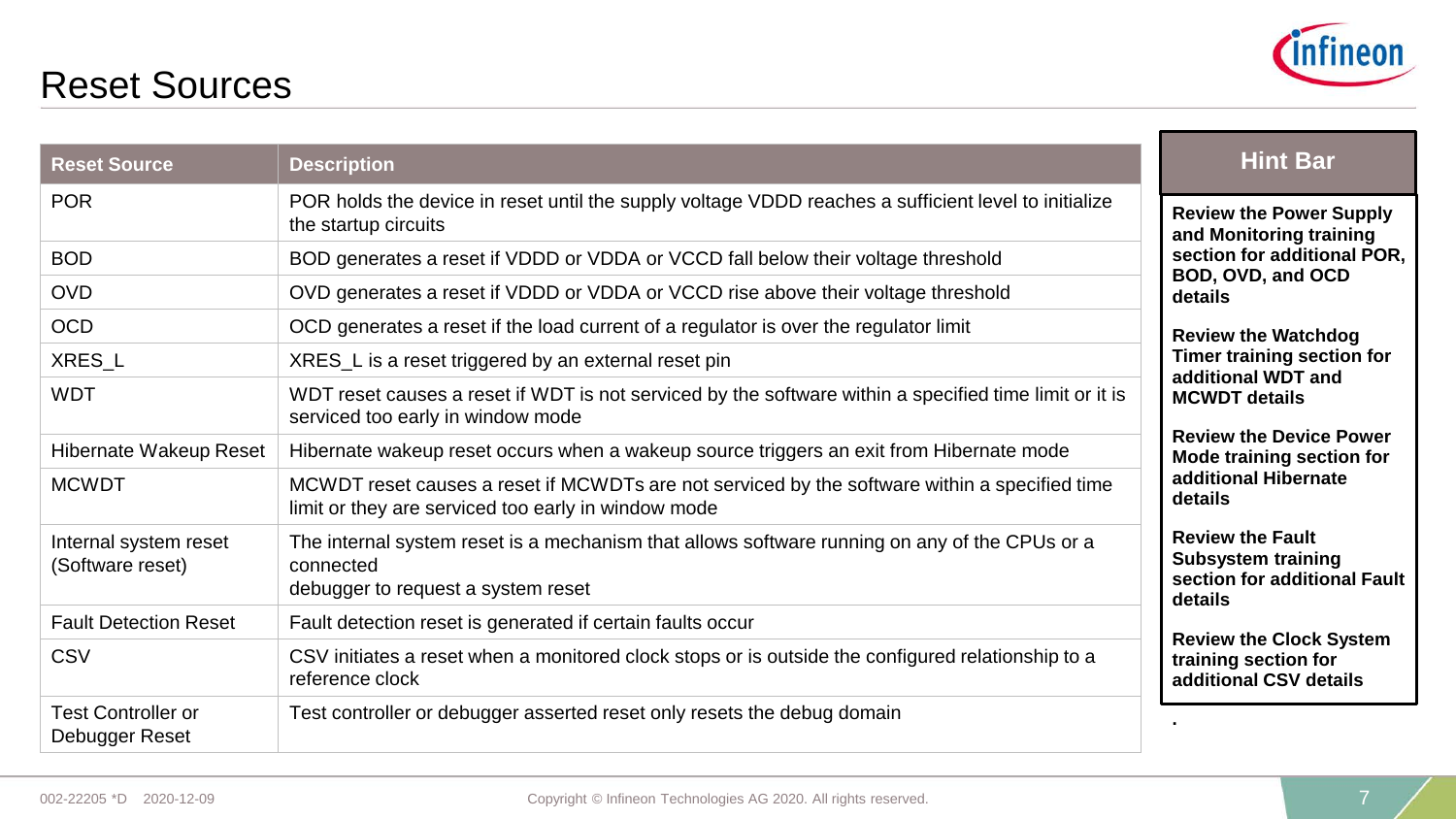

## Reset Types and Cause Bits

| <b>Reset</b><br><b>Type</b> | <b>Reset Source</b>                         | Reset Cause Register [bit] <sup>1</sup>                 | <b>Clearing Source</b><br>of Reset Cause<br><b>Register</b> | <b>Block or Not Block</b><br><b>Recording of Other</b><br><b>Reset Causes</b> | <b>Available Power</b><br><b>Mode</b>       | <b>Hint Bar</b>                                                                                                          |  |  |
|-----------------------------|---------------------------------------------|---------------------------------------------------------|-------------------------------------------------------------|-------------------------------------------------------------------------------|---------------------------------------------|--------------------------------------------------------------------------------------------------------------------------|--|--|
| High-<br>Voltage<br>(HV)    | <b>POR</b>                                  | SRSS_RES_CAUSE [30]                                     | Software                                                    | Not block recording<br>of other HV causes                                     | All power modes                             | <b>Review the Power Supply</b><br>and Monitoring training<br>section for additional POR,<br>BOD, OVD, and OCD<br>details |  |  |
|                             | <b>BOD</b>                                  | SRSS_RES_CAUSE [19:17]                                  | Software or POR                                             | Block recording of<br>other HV causes<br>except POR                           | All power modes<br>except Hibernate<br>mode |                                                                                                                          |  |  |
|                             | <b>OVD</b>                                  | SRSS_RES_CAUSE [22:20]                                  |                                                             |                                                                               |                                             |                                                                                                                          |  |  |
|                             | <b>OCD</b>                                  | SRSS_RES_CAUSE [24:23]                                  |                                                             |                                                                               |                                             | <b>Review the Watchdog</b><br>Timer training section for<br>additional WDT and                                           |  |  |
|                             | XRES_L                                      | SRSS_RES_CAUSE [16]                                     |                                                             |                                                                               | All power modes                             | <b>MCWDT details</b>                                                                                                     |  |  |
|                             | <b>WDT</b>                                  | SRSS_RES_CAUSE [0]                                      |                                                             |                                                                               | All power modes                             | <b>Review the Device Power</b>                                                                                           |  |  |
|                             | Hibernate Wakeup<br>Reset                   | PWR_HIBERNATE [7:0]<br>PWR_HIB_DATA [31:0] <sup>2</sup> | Software or POR<br>or XRES                                  | Not block recording<br>of other causes                                        | Hibernate mode                              | Mode training section for<br>additional Hibernate<br>details                                                             |  |  |
| Low-<br>Voltage<br>(LV)     | <b>MCWDT</b>                                | SRSS_RES_CAUSE [8:5]                                    | Software or HV<br>resets                                    | Not block recording<br>of other causes                                        | All power modes<br>except Hibernate<br>mode | <b>Review the Fault</b><br><b>Subsystem training</b><br>section for additional Fault<br>details                          |  |  |
|                             | Software Reset                              | SRSS_RES_CAUSE [4]                                      |                                                             |                                                                               | Active mode                                 |                                                                                                                          |  |  |
|                             | <b>Fault Detection Reset</b>                | SRSS_RES_CAUSE [2:1]                                    |                                                             |                                                                               | All power modes<br>except Hibernate<br>mode | <b>Review the Clock System</b><br>training section for                                                                   |  |  |
|                             | CSV                                         | SRSS_RES_CAUSE2 [16:0]                                  |                                                             |                                                                               |                                             | additional CSV details                                                                                                   |  |  |
|                             | <b>Test Controller or</b><br>Debugger Reset | SRSS_RES_CAUSE [3]                                      |                                                             |                                                                               |                                             |                                                                                                                          |  |  |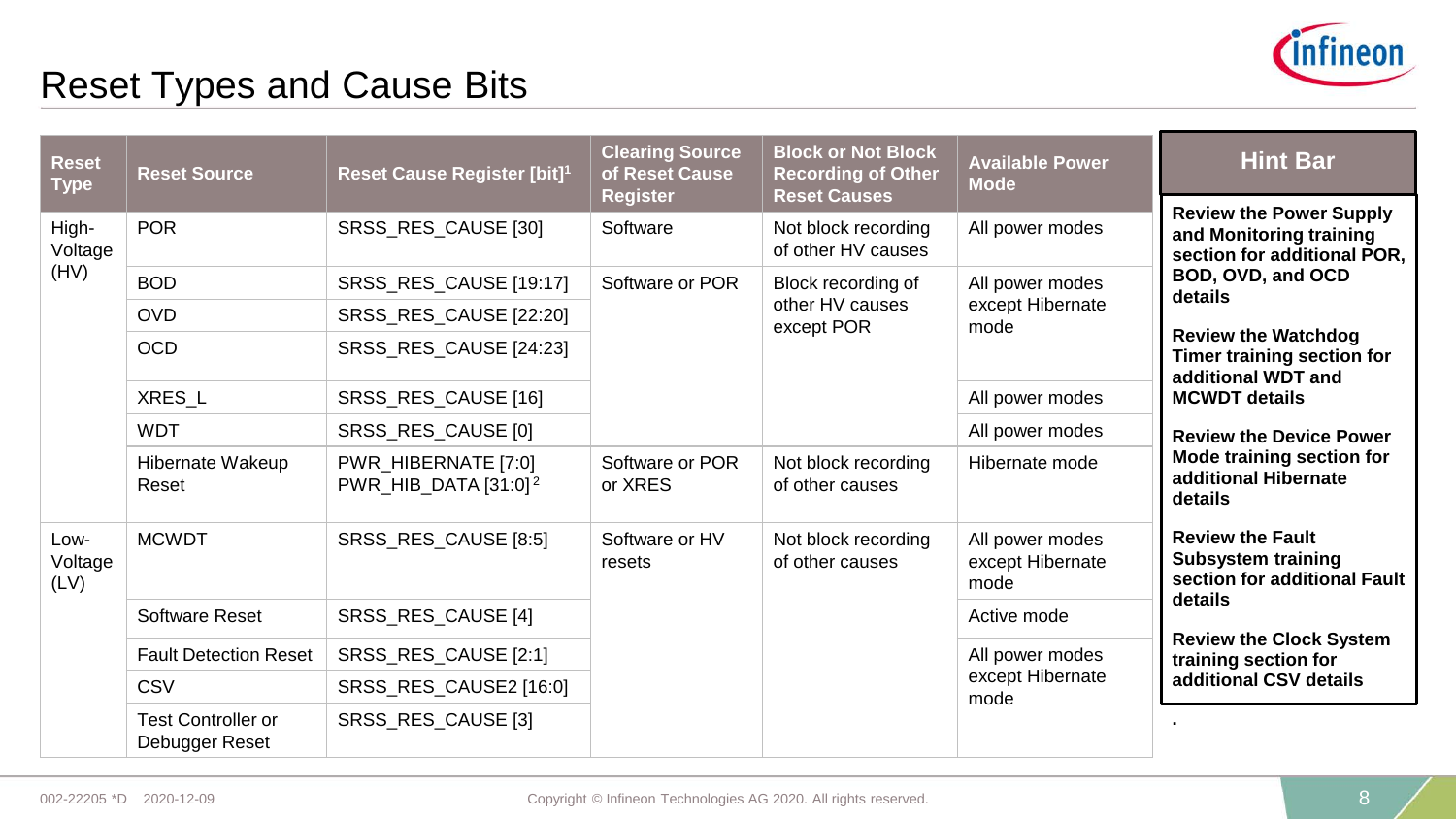

**Hint Bar** 

## Reset Distribution

| reset event                 |                                  |                                                         |                                                  |                                             | <b>Review TRM section 19.1</b> |                               |            |             |                                 |                        |
|-----------------------------|----------------------------------|---------------------------------------------------------|--------------------------------------------------|---------------------------------------------|--------------------------------|-------------------------------|------------|-------------|---------------------------------|------------------------|
| <b>Reset</b><br><b>Type</b> | <b>Reset Source</b>              | <b>HV Reset</b><br><b>Causes in</b><br><b>RES_CAUSE</b> | LV Reset<br><b>Causes in</b><br><b>RES_CAUSE</b> | <b>Data</b><br><b>Registers in</b><br>Fault | <b>Debug Unit</b>              | Hibernate<br><b>Registers</b> | <b>RTC</b> | <b>CPUs</b> | <b>SRAM</b><br><b>Retention</b> | for additional details |
| High-<br>Voltage<br>(HV)    | <b>POR</b>                       | X                                                       | X                                                | X                                           | X                              | X                             | X          | $\mathsf X$ | No                              |                        |
|                             | <b>BOD</b>                       |                                                         | X                                                | X                                           | X                              | X                             |            | X           | <b>No</b>                       |                        |
|                             | <b>OVD</b>                       |                                                         | X                                                | X                                           | X                              | X                             |            | X           | <b>No</b>                       |                        |
|                             | <b>OCD</b>                       |                                                         | X                                                | X                                           | X                              | X                             |            | X           | No                              |                        |
|                             | XRES_L                           |                                                         | X                                                | Χ                                           | X                              | X                             |            | X           | No                              |                        |
|                             | <b>WDT</b>                       |                                                         | X                                                | X                                           | X                              | X                             |            | X           | Yes <sup>6</sup>                |                        |
|                             | Hibernate<br><b>Wakeup Reset</b> |                                                         | X                                                | X                                           | X                              |                               |            | X           | <b>No</b>                       |                        |
| Low-<br>Voltage<br>(LV)     | <b>MCWDT</b>                     |                                                         |                                                  |                                             | X <sup>1</sup>                 |                               |            | $\mathsf X$ | Yes <sup>2</sup>                |                        |
|                             | Software reset                   |                                                         |                                                  |                                             |                                |                               |            | X           | Yes <sup>2</sup>                |                        |
|                             | <b>Fault Detection</b><br>Reset  |                                                         |                                                  |                                             | X <sup>1</sup>                 |                               |            | X           | Yes <sup>2</sup>                |                        |
|                             | CSV_HF <sup>4</sup>              |                                                         |                                                  |                                             |                                |                               |            | $\mathsf X$ | Yes <sup>3</sup>                |                        |
|                             | CSV_REF <sup>5</sup>             |                                                         |                                                  |                                             |                                |                               |            | X           | No                              |                        |

 $\rightarrow$  Mapping of reset sources to the corresponding destinations that are affected by a

1 Reset occurs if the source triggers during DeepSleep <sup>2</sup> Yes, if orderly shutdown of the RAM is done

<sup>4</sup> Clock supervision for High-Frequency Clock

<sup>5</sup> Clock supervision for Reference Clock

<sup>3</sup> Yes, if orderly shutdown of the RAM is done and the CSV resets are not from CSV\_HF0 <sup>6</sup> Yes, if orderly shutdown of the RAM is done only during a warning interrupt

002-22205 \*D 2020-12-09 **Copyright © Infineon Technologies AG 2020.** All rights reserved.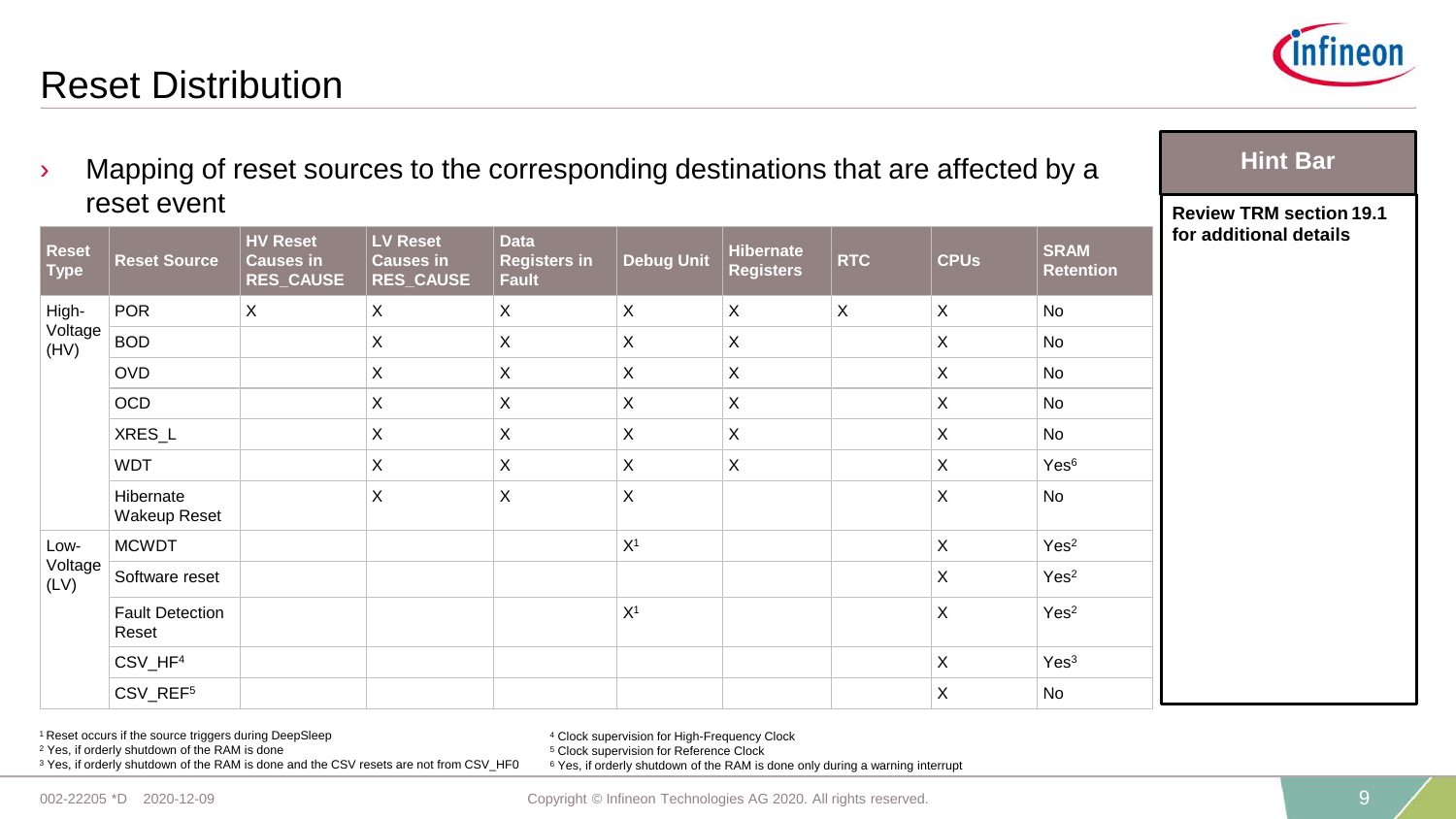

# Part of your life. Part of tomorrow.